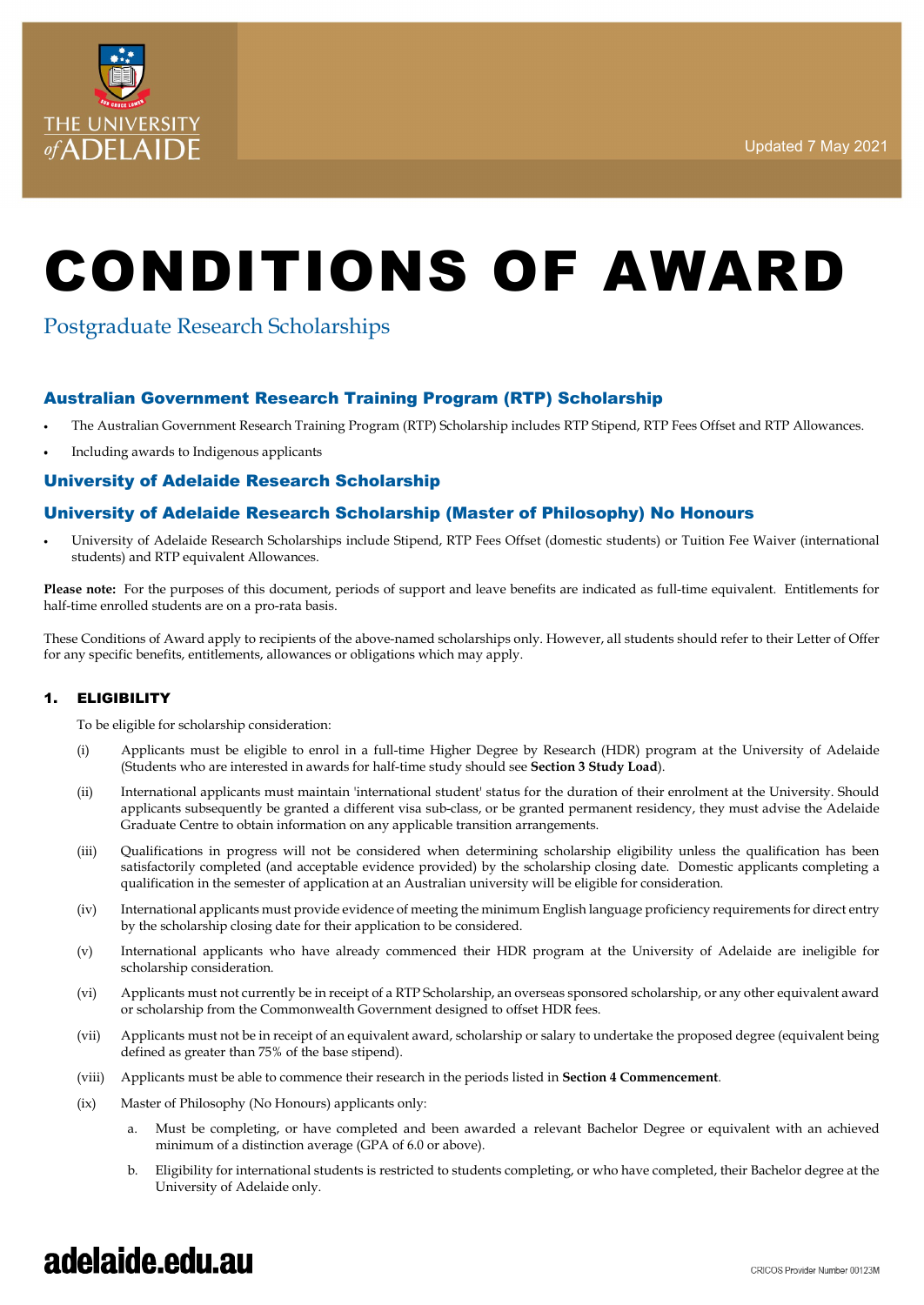c. Applicants must not have commenced, be currently enrolled or hold an Honours Degree or a postgraduate qualification of any kind at any university.

#### **ADDITIONAL ELIGIBILITY REQUIREMENTS**

#### (x) Previous Applicants

- Domestic applicants who have previously applied and were unsuccessful in gaining a scholarship are eligible to reapply for a scholarship in any subsequent round. All rounds are extremely competitive and applying in a subsequent round will not guarantee success.
- b. International applicants who have been considered in two scholarship rounds within an 18 month period must wait for a minimum of two years, from the date of their most recent application outcome, before reapplying. After this two year period, applicants must be able to demonstrate evidence of significant additional research output or additional qualifications in order for their subsequent scholarship application to be considered.

#### (xi) Continuing Domestic Students

a. As at 1 January (Major Round) or 1 July (Mid-Year Round), continuing domestic students should have a minimum of 2 years candidature remaining (if applying for a PhD scholarship) or 6 months (if applying for a Masters scholarship).

As per 1 (v) above, continuing international students are ineligible for scholarship consideration.

(xii) Applicants who hold a PhD

Applicants who already hold a qualification equivalent to an Australian Doctor of Philosophy (PhD) are ineligible for scholarship consideration.

#### (xiii) Indigenous applicants

To be eligible for the Australian Government Research Training Program Scholarship (Indigenous), applicants must provide a formal 'Confirmation of Aboriginality or Torres Strait Islander Heritage'.

#### 2. BENEFITS

RTP Scholarships are provided by the University of Adelaide on behalf of the Australian Government. University of Adelaide Research Scholarships are funded by the University of Adelaide.

The following benefits for RTP Scholarships and University of Adelaide Research Scholarships are provided as applicable:

#### 2.1 Stipends

(i) RTP Stipend and University of Adelaide Research Scholarships

Full-time students receive a tax free stipend of \$ 28,597 pa in 2021 (indexed annually) Half-time students receive a taxable stipend of \$14,298 pa in 2021 (indexed annually)

#### (ii) RTP Stipend for Indigenous applicants

Full-time students receive a tax free stipend of \$ 44,674 pa in 2021 (indexed annually) Half-time students receive a taxable stipend of \$22,337 pa in 2021 (indexed annually)

- (iii) Half-time awards are not considered to be exempt from taxation. **Note**: award amounts may fall below the tax-free threshold; however, depending on the individual situation of the recipient may be subject to taxation. Students are advised to seek independent financial advice to ensure any taxation liability is able to be met should total income go beyond the tax-free threshold.
- (iv) The level of the stipend does not depend on the student's personal circumstances. The stipend will not be reduced during the period of tenure unless a student converts from full-time to half-time candidature.

#### 2.2 Research Training Program (RTP) Fees Offset / Tuition Fee Waiver

All students receive the benefit of an RTP Fee Offset (or Tuition Fee Waiver for international students in receipt of a University of Adelaide Research Scholarship) which covers the cost of tuition fees as a Higher Degree by Research student of the University for the standard duration of the program. The RTP Fee Offset is provided through the support of the Australian Government and is valued at \$31,231 (2021 rate) per annum (indexed annually). Note that these funds are not paid to the student, but are paid to the University by the Australian Government to offset tuition fees.

For international students holding a Research Training Program Scholarship, any gap between the RTP Fee Offset and the tuition fees charged is waived by The University of Adelaide for the standard duration of the academic program.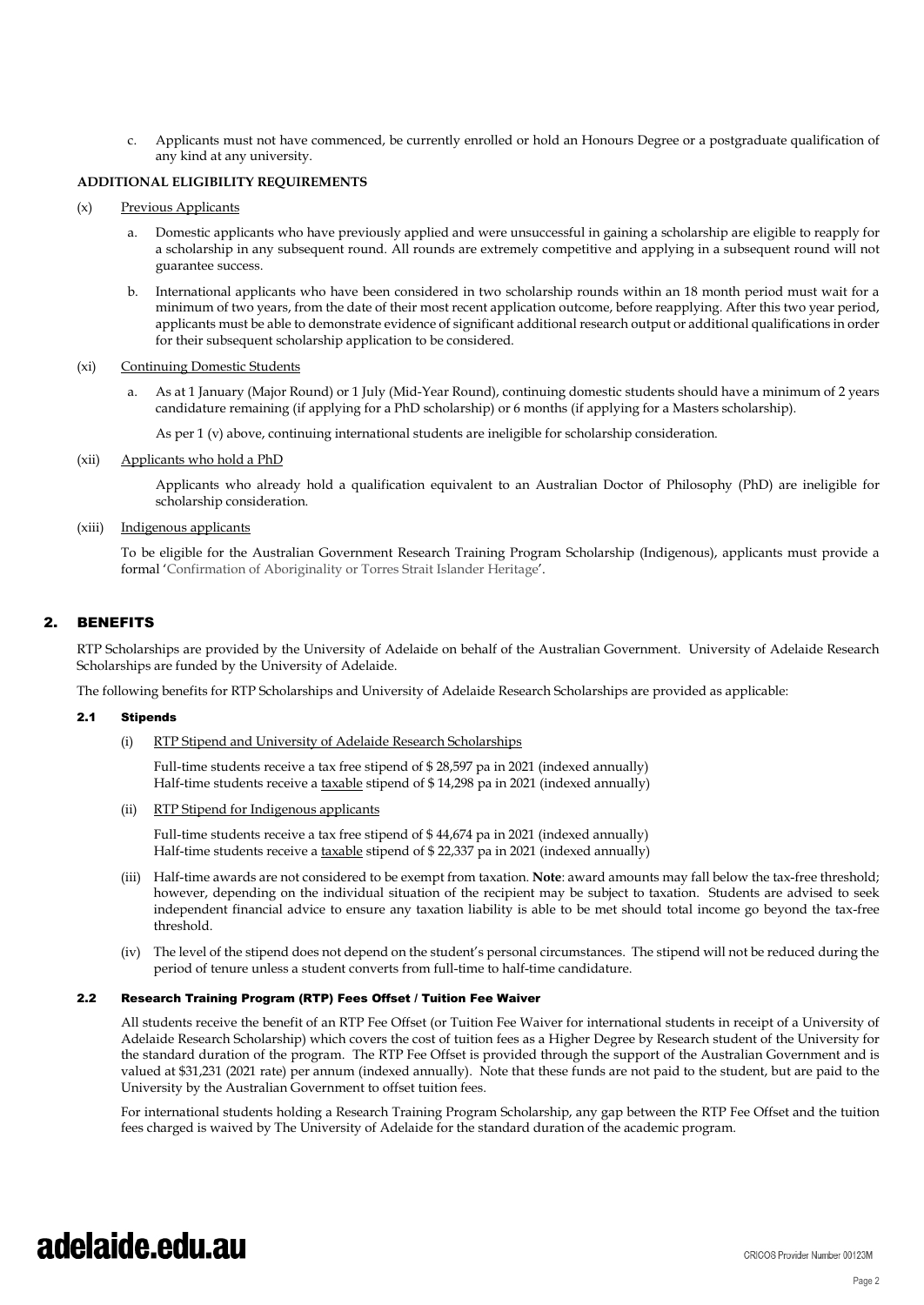#### 2.3 Allowances

#### (i) Overseas Student Health Cover (OSHC) (**International students only**)

For Student Visa (Subclass 500) visa holders, the award may provide compulsory standard Overseas Student Health Cover (OSHC) Allianz Global Assistance policy for the student, their partner and eligible accompanying dependents for the standard duration of the student visa, as nominated at time of acceptance Upgrades to an existing policy will be at the expense of the candidate. The award does not cover the additional 6 month extended student visa period post thesis submission.

- a. OSHC is included for all RTP Stipend recipients on a Student Visa (Subclass 500)
- b. Recipients of other scholarships should refer to their Letter of Offer to confirm whether OSHC is included

#### (ii) Relocation Allowance

A student who relocates to Adelaide to commence their program of study at the University of Adelaide is entitled to receive a relocation allowance to contribute towards incoming travel and removal expenses (for one-way travel via the most direct route). A Relocation Allowance Claim Form must be completed and lodged within 3 months of travel. Original receipts must be attached; if the original receipts are not in English, a translation must be provided. The maximum value of the allowance is:

- \$1,000 per adult (maximum of 2 adults); and
- \$500 per dependent child.

Claim forms can be downloaded fro[m https://www.adelaide.edu.au/graduatecentre/current-students/forms#scholarships](https://www.adelaide.edu.au/graduatecentre/current-students/forms#scholarships)

(i) Publication Allowance

Scholarship holders are eligible to receive reimbursement for costs related to the production and submission of the thesis (eg editing, printing, binding) and the costs relating to publishing of academic papers or book chapters. The maximum claimable allowance is:

- \$840 for Doctoral candidates
- \$420 for Masters by Research candidates

Following submission of the thesis or acceptance of an academic paper for publishing, a claim for reimbursement of costs can be made on the prescribed form, supported by original receipts of expenditure.

**Note:** The allowance does not cover costs such as purchase of computer equipment, books or reproduction of articles.

**Claims for costs related to the production and submission of the thesis and/or publication of academic papers or book chapters must be made within 6 months of the date of initial submission of the thesis.** The amount paid will not exceed the maximum allowance applicable at the time of submission of the thesis.

Claim forms can be downloaded fro[m https://www.adelaide.edu.au/graduatecentre/current-students/forms#scholarships](https://www.adelaide.edu.au/graduatecentre/current-students/forms#scholarships)

(ii) Visa Entitlements and Requirements

International candidates are required to pay any visa application fees and meet the costs of any medical examinations associated with the issue or renewal of visas for themselves, their partners and their eligible accompanying dependents.

It is the responsibility of the candidate to ensure they hold a valid visa while in Australia.

#### 3. STUDY LOAD

- **3.1** The scholarship is conditional on maintaining full-time enrolment in an HDR program at the University of Adelaide.
- 3.2 Half-time enrolment **for domestic students** may be approved at the discretion of the University where an applicant is able to demonstrate heavy carer commitments or a medical condition that precludes them from enrolling full-time. Half-time scholarships are not available to applicants seeking to undertake paid employment.
- 3.3 **International** students are not permitted to enrol half time, except for COVID related reasons, and only with the approval of the University.
- **3.4** The University may require the holder of a half-time award to convert to full-time if the compelling reasons which were the basis of approval no longer apply.
- 3.5 Holders of awards for half-time study may convert to awards for full-time study at any stage by completing the relevant form. Halftime awards are not considered to be exempt from taxation. Award amounts may fall below the tax-free threshold; however, individual circumstances vary and scholarship holders are advised to seek independent financial advice to ensure any taxation liability is met.

See also: **Section 5.2 Extensions** and **Section 7 Employment.**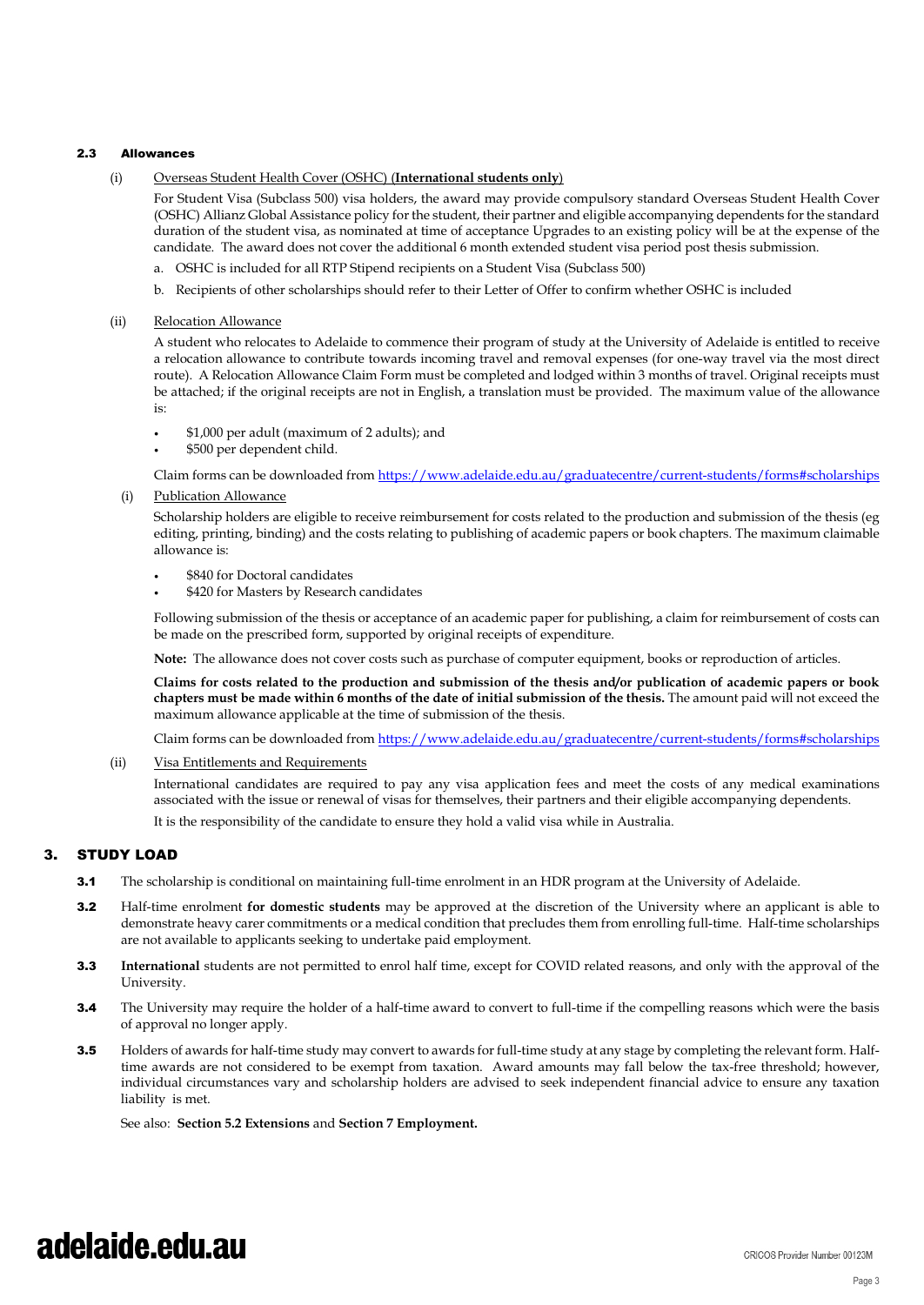#### 4. COMMENCEMENT

#### 4.1 Scholarship Rounds and Deadlines

**Major Round:** Commencement in Semester 1 **Mid-Year Round:** Commencement in Semester 2

Domestic students should commence within 3 months of the start of the semester listed on their offer letter.

International students should commence within the semester listed on their offer letter.

#### 4.2 Payment

- (i) Scholarship payments commence in the year of award and not before 1 January (1 February in 2021) in that year.
- (ii) Stipend payments for students commencing their studies begin from the date on which full time study/candidature commences (as long as the student is in Australia), and will commence 3 to 4 weeks after submission of a completed Enrolment Form and Banking Authority to the Adelaide Graduate Centre.
- (iii) Students will be paid fortnightly in arrears, directly into the Australian bank account nominated by the student. No payments will be made into overseas bank account.
- 4.3 The University may withdraw the offer of a scholarship and allocate it to another applicant if an applicant:
	- (i) Does not commence by the agreed date.
	- (ii) Fails to provide documentation required after a provisional offer.
	- (iii) Does not meet legislative requirements or conditions as outlined by the Australian Government and/or the University.
	- (iv) Provides false or misleading information or documentation.

#### 5. PERIOD OF SUPPORT

Research Masters: Stipend and RTP Fees Offset / Tuition Fee Waiver: up to a maximum of 2 years Research Doctorate: Stipend: up to a maximum of **3 years** with a possible 6 month extension RTP Fees Offset / Tuition Fee Waiver: up to a maximum of **4 years**, no extension

The duration of the scholarship will be reduced by any:

- (i) Previous enrolment in the program of study prior to taking up the award.
- (ii) Credit received for previous study towards the current degree.
- (iii) Suspension of the award without intermission of the candidature.

#### 5.1 Continuation

Scholarships are renewable annually, subject to satisfactory progress determined by the outcome of the Annual Review and/or other formal progress reviews undertaken throughout the year.

#### 5.2 Extensions (PhD candidates only – students enrolled in a Master degree are not eligible to apply for an extension)

The University of Adelaide has an expectation that students will submit their thesis within 3 years.

One extension of up to an additional six months may be considered and will only be granted where it can be demonstrated that inability to complete the degree within three years was caused by academic delays beyond the control of the student and related directly to their studies.

Delays and time lost must be documented in the University's standard review processes (Major Review, Annual Review and Pre-Submission Review). The only exception to this is if the delay occurred after the last Annual Review of Progress, in which case, the application must clearly state this, including time lost.

Academic circumstances that may be considered include:

- Equipment failure;
- Changes in supervision;
- Delays in :
	- o Recruitment of participants;<br>
	o Obtaining data:
	- Obtaining data;
	- o Supply; or
	- o Ethical approval.

The following will not be considered as reasons for extension and should be addressed by use of the leave of absence or sick leave provisions: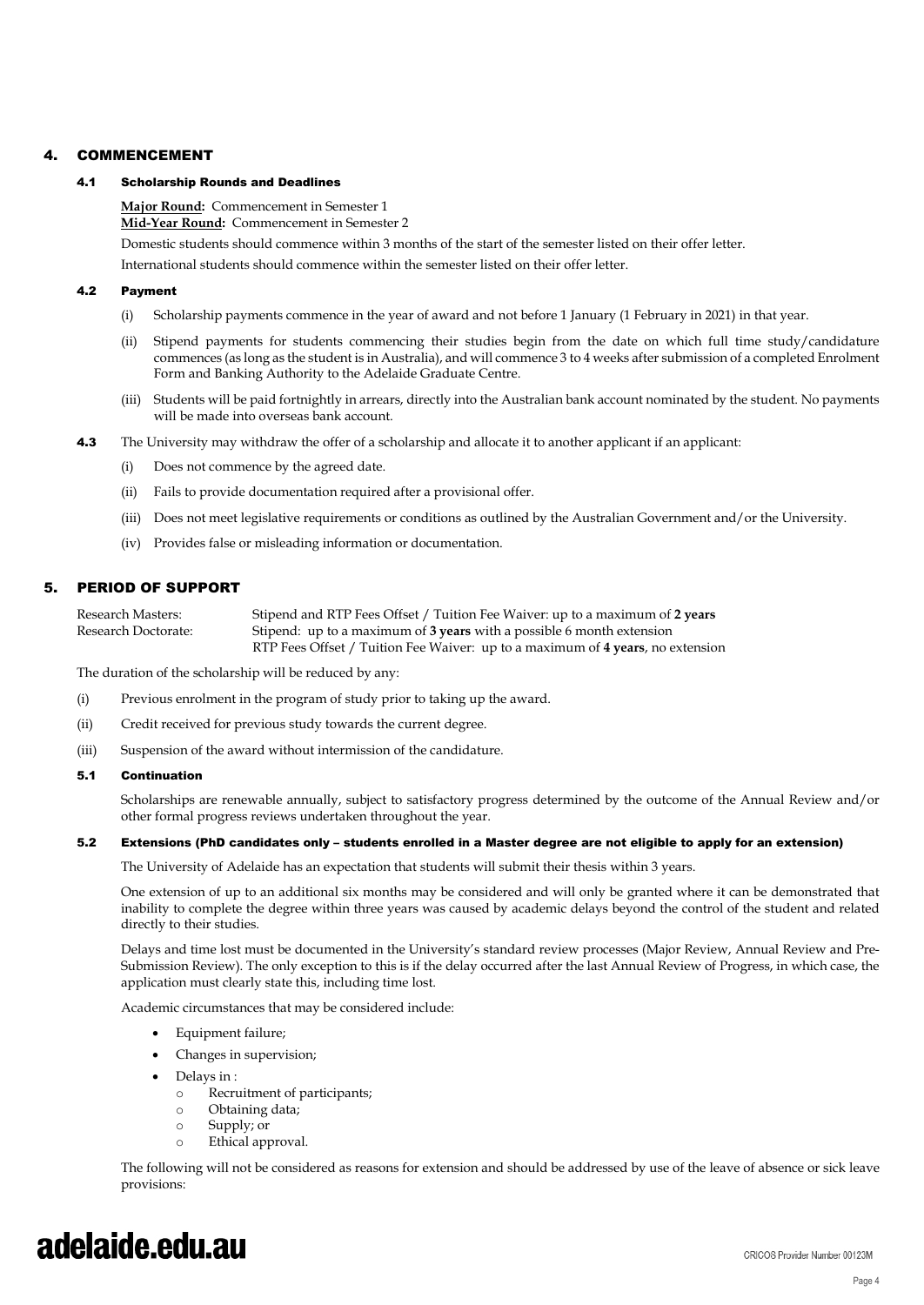- Illness;
- Preparation of publications (excluding thesis by publication);
- Studying remotely, unless on approved study leave for a defined period;
- Work commitments; or
- Carer responsibilities.

All extensions are subject to the consideration and approval of the Graduate Scholarships Committee through the Dean of Graduate Studies. Applications for extensions must be lodged no sooner than 8 weeks prior to the expiry of the award. Application for extensions submitted after expiry of award will not be considered. Any applications for extension which are approved after the expiry of the award will result in an interruption in scholarship payments.

Application forms can be downloaded from https://www.adelaide.edu.au/graduatecentre/current-students/forms#scholarships.

#### 5.3 Conversion of Award

The university may approve conversion of an award for a Research Masters study to a scholarship leading to a PhD. Similarly, an award for PhD studies can be converted to a Research Masters as long as the conversion takes place within the first two years of candidature. A student may be required to reimburse the University for any payments received in excess of the two year limit. The maximum duration of a converted award becomes that for the new candidature, either a maximum of two years for a Research Masters or three years for a PhD.

A student completing a Research Masters degree may continue the award for PhD studies provided there is no interval between Masters and PhD candidature, or that such an interval is covered by suspension of the award. Because a scholarship normally expires on completion of a degree, the student must ensure that the progression to the PhD or suspension of the award is arranged before the Research Masters studies are completed. Note that the maximum period of the award for a student progressing from Research Masters to PhD study is three years (or three and a half years if an extension is approved) from the date the student took up the award as a Research Masters student.

RTP Scholarship holders may undertake a Doctorate by Research at a different university from the Masters degree, provided the transfer of the award is arranged between the universities before the Masters studies are completed. See **Section 12 Transfer of Award**.

#### 5.4 Deferral

An award must usually be taken up in the intake for which it was awarded and may not normally be deferred (see **Section 5. Commencement**). Application for periods of leave with the express purpose of deferring the commencement date of the award will not be approved unless exceptional circumstances exist and permission is granted by the Adelaide Graduate Centre. Where permission has been granted, the return from leave date must fall within the same commencement period (refer to **Section 4 Commencement** and **Section 5 Period of Support)** and may not extend into a subsequent period.

#### 6. LEAVE ENTITLEMENTS (entitlements are adjusted accordingly for half-time students)

Leave of absence will not be permitted during the final 14 days of the scholarship.

**Domestic** students must apply to the Graduate Centre for leave of absence (**excluding** Recreation Leave) at least 15 working days in advance.

**International** students are required to lodge an application for **all** leave of absence (**including** Recreation Leave) at least 15 working days in advance.

When taking any periods of sick leave (paid or unpaid) or parental leave, official medical certificates stating specified dates must be provided.

Application for leave forms can be downloaded fro[m https://www.adelaide.edu.au/graduatecentre/current-students/forms#managing](https://www.adelaide.edu.au/graduatecentre/current-students/forms#managing-your-candidature)[your-candidature](https://www.adelaide.edu.au/graduatecentre/current-students/forms#managing-your-candidature)

#### 6.1 Recreation Leave

Students are entitled to 20 working days paid recreation leave per year (accruable). Leave must be taken during the tenure of the award and in the year in which it is accrued. Periods of recreation leave do not extend the normal duration of the award. Recreation leave that is not taken is forfeited. Domestic students are not required to lodge an application, however approval must be sought from the principal supervisor. International students are required to lodge an application for recreation leave at least 15 working days in advance.

#### 6.2 Sick Leave

- (i) Students are entitled to 10 working days paid sick leave per year (accruable). This period does not extend the normal duration of the award.
- (ii) All applications for sick leave must be accompanied by an official medical certificate from a registered medical practitioner. Certificates must clearly specify the dates for all periods of sick leave applied for.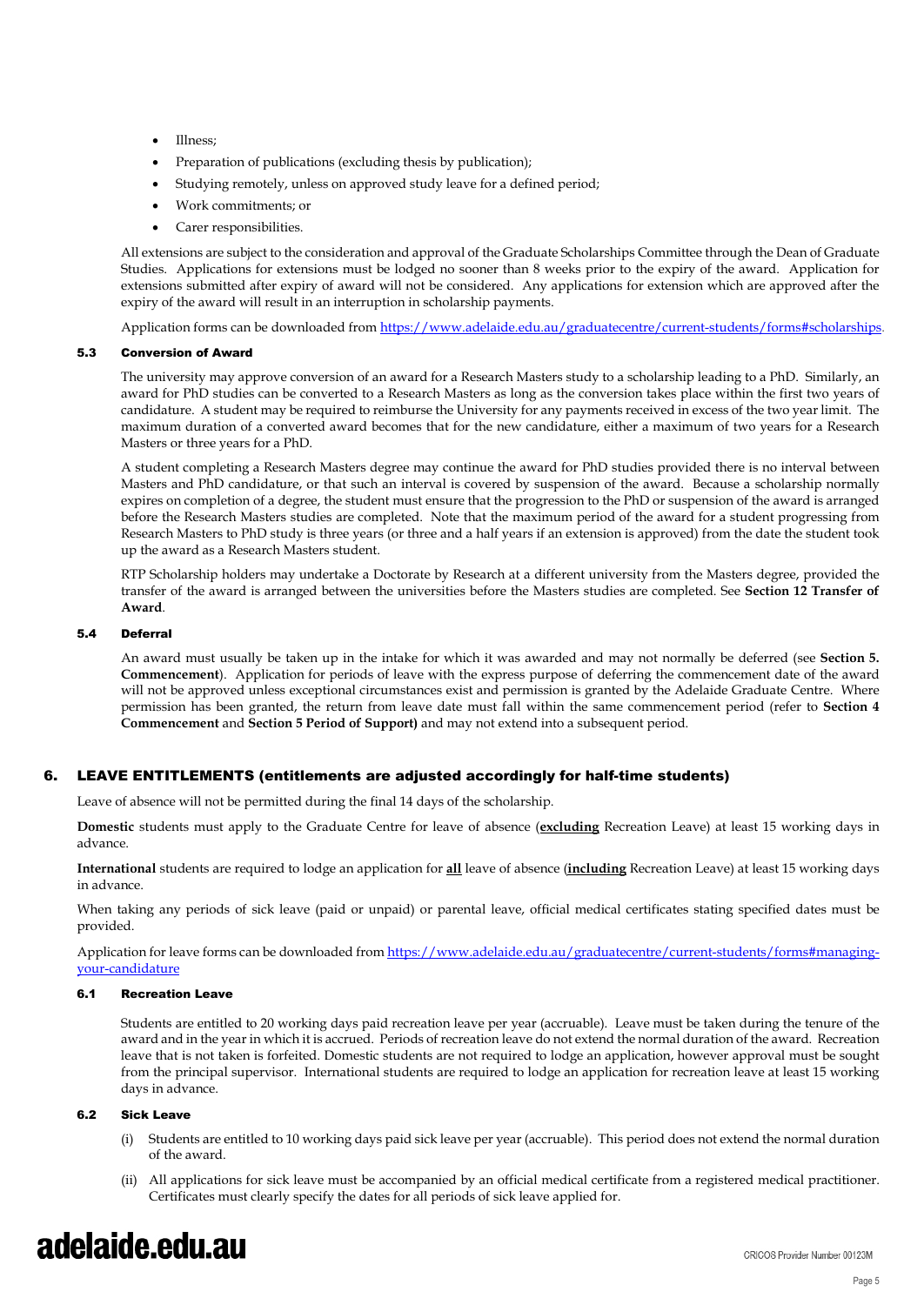- (iii) For medically substantiated periods of illness lasting longer than 10 working days, candidates may receive up to a total of 60 working days paid sick leave that is additional to the normal duration of the award. This leave will only be utilised once all accruable sick leave within tenure has been exhausted.
- (iv) Unpaid Sick Leave periods of unpaid sick leave longer than 60 working days may be accessed through leave of absence provisions. Carer's leave related to the primary care of a family member may be applied for under the allocation of sick leave, and requires equivalent supporting documentation.

#### 6.3 Parental Leave

- (i) Students who are the birth parent or primary adoptive parent, who have been enrolled for a period of over 12 months full-time are able to apply for up to 60 working days of paid parental leave.
- (ii) Students who are partners of the birth parent or primary adoptive parent and who have been enrolled for a period of over 12 months full-time are able to apply for up to 10 working days of paid parental leave.
- (iii) Those enrolled for less than 12 months full-time are required to utilise recreation leave or unpaid leave of absence provisions.

#### 6.4 Leave Without Pay

- (i) Students may not apply for Leave Without Pay in the first six months of their award.
- (ii) Students may apply for leave without pay for periods not exceeding 12 months in total during tenure of the award. In special circumstances, this may be extended to a total of 24 months with the permission of the Graduate Scholarships Committee. Note: requests for further periods beyond 24 months will not be considered.
- (iii) The scholarship will be suspended during periods of Leave without Pay.
- (iv) Students will be required to repay any monies received to which they ceased to be entitled to for any periods of unpaid leave. Any overpayment will either be automatically recovered in full upon return from leave, or be invoiced for payment.

#### 6.5 Study Leave

- (i) Payments will continue during periods of study leave.
- (ii) Except in the case of Endeavour and Fulbright Scholarships, any period of study leave will not extend the period of award.
- (iii) Endeavour and Fulbright Scholars must apply for study leave prior to taking up their award. Scholarship payments will be suspended during tenure of these awards, however candidature will remain active.
- (iv) For information regarding 'Research Internships and Placements' refer to **Section 13**

#### 6.6 Jury Service Leave (domestic students only)

The University of Adelaide recognises that students may occasionally be required to attend jury service. Jury service is usually for a period of four weeks and prospective Jurors are required to attend Court on each day to see if their services will be required.

- (i) Students participating in jury service are required to continue working towards their Higher Degree by Research on any days when service as a juror is not required (excepting the time required to present for jury service each day).
- (ii) Scholarship students will continue to receive their regular scholarship payments throughout the period of jury service, however any juror fees received, other than the travel and incidental allowance must be reimbursed to the University.
- (iii) After the period of jury service is complete, scholarship students are required to submit a leave of absence form claiming leave for the number of days on which they were required to participate in a trial.
- (iv) Candidature and scholarship expiry dates will be adjusted by the total number of days of jury service undertaken plus 5 days; the 5 days being an allowance for the daily appearance for duty. The total period being up to a maximum of four weeks.

#### 6.7 Return from Leave of Absence

Students granted leave of absence are required, on the prescribed form, to inform the Adelaide Graduate Centre of resumption of candidature within fourteen days of the approved date of return. Failure to do so may result in termination of scholarship and/or candidature.

#### 7. EMPLOYMENT (Paid or voluntary work)

#### 7.1 Full-time students

- (i) The University does not require a scholarship student to undertake employment.
- (ii) Full-time candidates should limit work/activity unrelated to their research project to eight hours per week during normal office hours (Monday to Friday 9am to 5pm), and any work undertaken must be consistent with the conditions of the student's visa, where applicable.
- (iii) Employment may only be undertaken with the approval of the Principal Supervisor and Head of Department.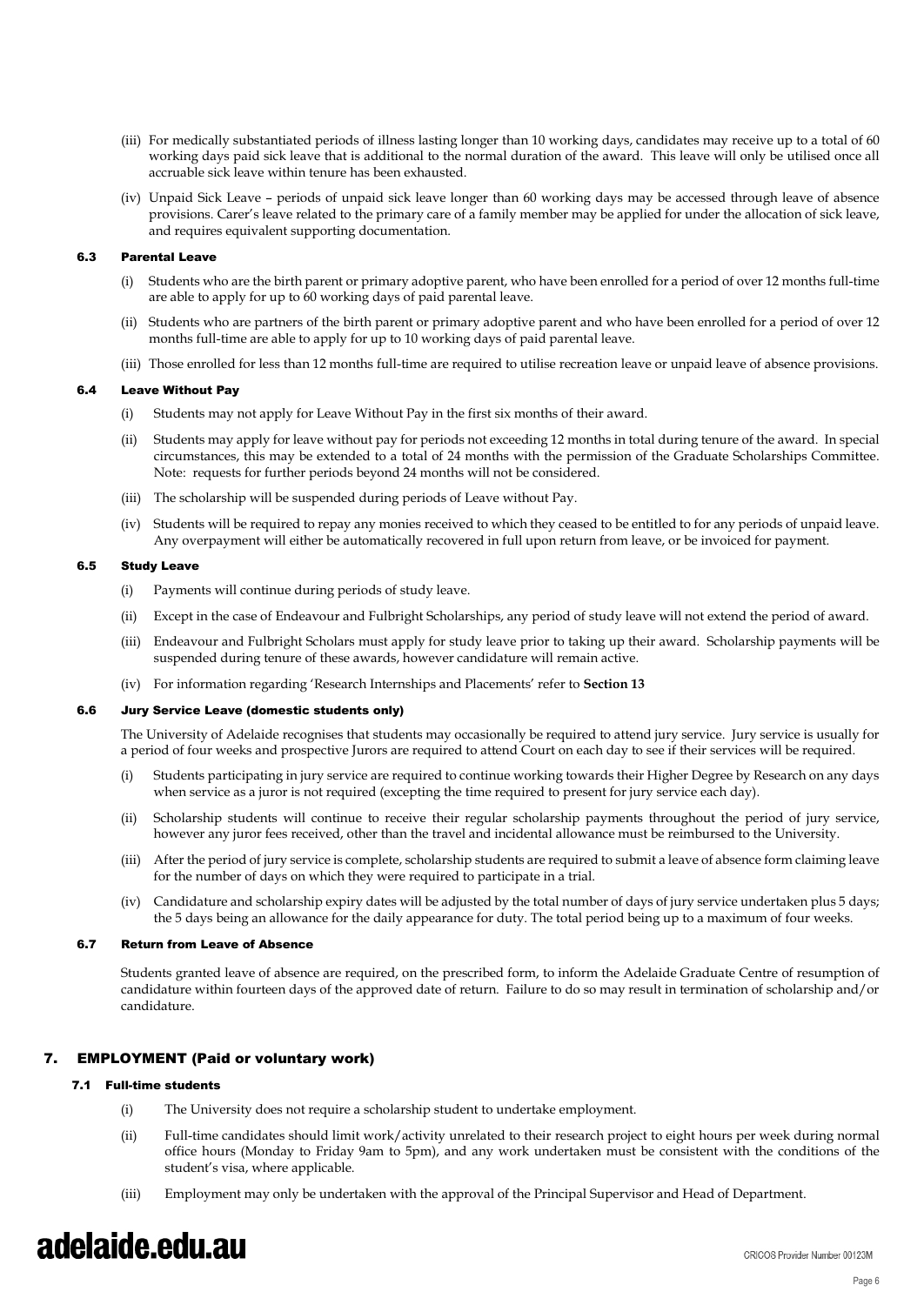- (iv) Outside of normal working hours, there is no limit on the amount of time that a student can work.
- (v) Students are required to maintain an appropriate level of contact hours in accordance with their enrolment. If students undertake employment they must ensure that it does not impede academic progress. A student's award may be terminated or a student may be placed on probation if the University does not consider that progress is satisfactory.
- (vi) The Principal Supervisor and Head of the School/Discipline in which a student is enrolled will be responsible for ensuring that excessive employment is not undertaken to the detriment of the student's study program.
- (vii) Work commitments will not be considered applicable grounds for extension to the scholarship.
- (viii) Where there are exceptional circumstances, a written request to increase the allowable hours may be lodged with the Adelaide Graduate Centre. **Note**: lodgement of a request is not a guarantee of approval.

#### 7.2 Half-time students

(i) Half-time scholarship holders are subject to the same employment restrictions and obligations as a full-time scholarship holder indicated above.

#### 8. SUPPLEMENTARY or TOP UP SCHOLARSHIPS

- 8.1 Scholarships or top-up funding from other sources may be accepted by scholarship holders as supplements to their main award.
- 8.2 Supplementary or top up scholarships can only be paid if a student is currently in receipt of a Major Scholarship at the University of Adelaide.
- 8.3 The total value of the additional awards must not exceed 75% of the value of the main award.
- 8.4 Students must forward a copy of any external scholarship agreements to the Adelaide Graduate Centre (for review and legal clearance) prior to acceptance of any other scholarship.
- 8.5 Student may also obtain operating funds for fieldwork, equipment, travel or other expenses not covered by the major award. There is no limit on the value of these funds.
- 8.6 The Adelaide Graduate Centre must be informed of any proposed supplementation of a major award from University of Adelaide sources via the scholarship establishment form, to be completed and approved by the Principal Supervisor and Head of School.

#### 9. EXTERNALLY FUNDED AWARDS

- 9.1 All scholarships administered by the University are subject to the acceptance and approval of the Graduate Scholarship Committee.
- **9.2** Except where specified otherwise, the minimum stipend value of an RTP scholarship will apply. Benefits and allowances may vary at the discretion of the funding body and individuals should check the conditions with the Adelaide Graduate Centre.
- **9.3** The University accepts no responsibility if funding ceases or if an external scholarship is terminated for any reason before the holder has completed their program.
- **9.4** If a student transfers from the University without approval, the funds designated for the award revert to the grantee or Centre. These awards are generally not transferable.
- **9.5** Conditions of award for externally funded scholarships are subject to the specifications of the funding body. Information contained in this document therefore does not apply.

#### 10. SUSPENSION OF AN AWARD

- **10.1** The University will not approve suspensions or study leave earlier than six months into the program.
- 10.2 A student who wishes to take leave of absence should refer to **Section 6 Leave Entitlements**.
- 10.3 Students who receive payments during a period of leave without pay (due to late lodgement of leave form) will be required to repay monies received to which they are not entitled. Any overpayment will either be automatically recovered in full upon return from leave, or be invoiced for payment.
- 10.4 **Non-Lodgement of Milestones**: Students who do not meet required program milestones (e.g. Core Component of the Structured Program (CCSP), Annual Reviews, Major Review, Pre-Submission Review) will have their stipend payments suspended. No reimbursement for periods of suspension under these circumstances will be granted.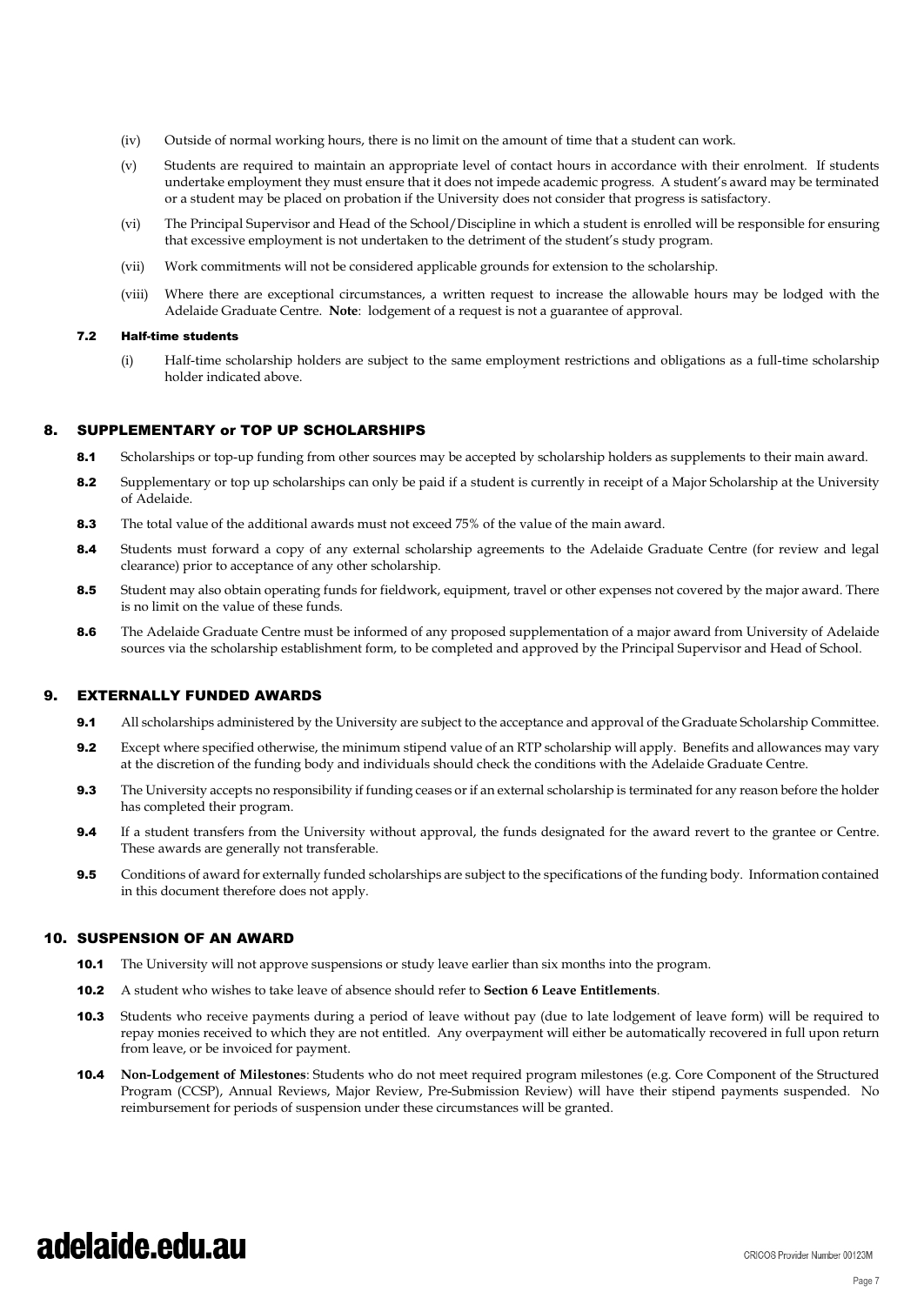#### 11. RESEARCH OFF CAMPUS

- 11.1 Students may undertake research outside Australia for periods not exceeding 12 months in total during the tenure of an award, (up to 18 months for Anthropology students and for students undertaking research in Antarctica). Joint Higher Degree by Research students are exempt from this Clause.
- 11.2 Domestic Students should consult with the Adelaide Graduate Centre and should not leave Australia before approval for study leave is given. See also **Section 6 Leave Entitlements**.
- 11.3 International Students should consult with International Student Support to check any visa implications as soon as possible and should not leave Australia before approval for study leave is given. See also **Section 7: Leave Entitlement**
- 11.4 Approval for continued tenure of an award will only be given where the overseas study is essential for completion of the student's degree at the University of Adelaide. The student must remain enrolled at the University of Adelaide and have arrangements for supervision approved.
- 11.5 By formal arrangement, the University may approve a student to undertake research at organisations outside the higher education system. Arrangements for the student's supervision, training, research freedom and support must be approved by the University of Adelaide who will retain overall responsibility for the study program. The student must remain enrolled as a full-time Higher Degree by Research candidate at the University of Adelaide.
- 11.6 The award may be terminated if the student does not resume full-time studies at the University of Adelaide at the end of any period of approved absence.

#### 12. TRANSFER OF AWARD

- 12.1 Students who wish to transfer to another university may continue to receive their RTP scholarships only if their new university agrees to their continuation and subject to the new university having sufficient RTP grant amounts available. The new university must ensure that it has received information from the University of Adelaide on any RTP payments the student has received and the duration of the RTP already consumed.
- 12.2 Students who wish to transfer their RTP scholarships from another university to the University of Adelaide should first apply for admission to the degree through the normal process, then contact the Adelaide Graduate Centre to ascertain whether the University is able to accept the transfer of their awards. There is no guarantee that a RTP scholarship awarded by another institution can be transferred to the University of Adelaide.
- 12.3 University of Adelaide Research Scholarships (including Master of Philosophy (No Honours) Scholarships are not transferable to another university.

#### 13. RESEARCH INTERNSHIPS AND PLACEMENTS (PhD candidates only)

The University of Adelaide will endeavour to make available arrangements for optional industry placements, research internships or professional practice activities as part of scholarship holders' higher degree by research experience. Different conditions apply to domestic and international students. Please refer to the appropriate section below.

#### 13.1 **Domestic students**

- (i) Students may undertake industry placements internships, and professional practice activities of up to six months' duration that are approved as part of their eligible research degree. Approvals will be made in writing and on an individual basis by the Adelaide Graduate Centre.
- (ii) Students must provide a copy of any agreements related to their internship (especially if not facilitated by the University of Adelaide) and may not commence an internship until permission has been received from the Adelaide Graduate Centre.
- (iii) Students will have their scholarship expiry date extended by the duration of the placement, internship, or professional practice activity up to the maximum period of RTP support.
- (iv) RTP stipend scholarships may be available for the duration of industry placements, research internships and professional practice activities if:
	- a. The student already holds an RTP stipend.
	- b. There is no other income associated with these activities.
	- c. The maximum duration of the academic program has not been reached.
	- d. The thesis examination process has not been finalised.
- (v) Students undertaking a placement, internship, or professional practice are not eligible to have their RTP stipend scholarship extended beyond the maximum period of RTP support.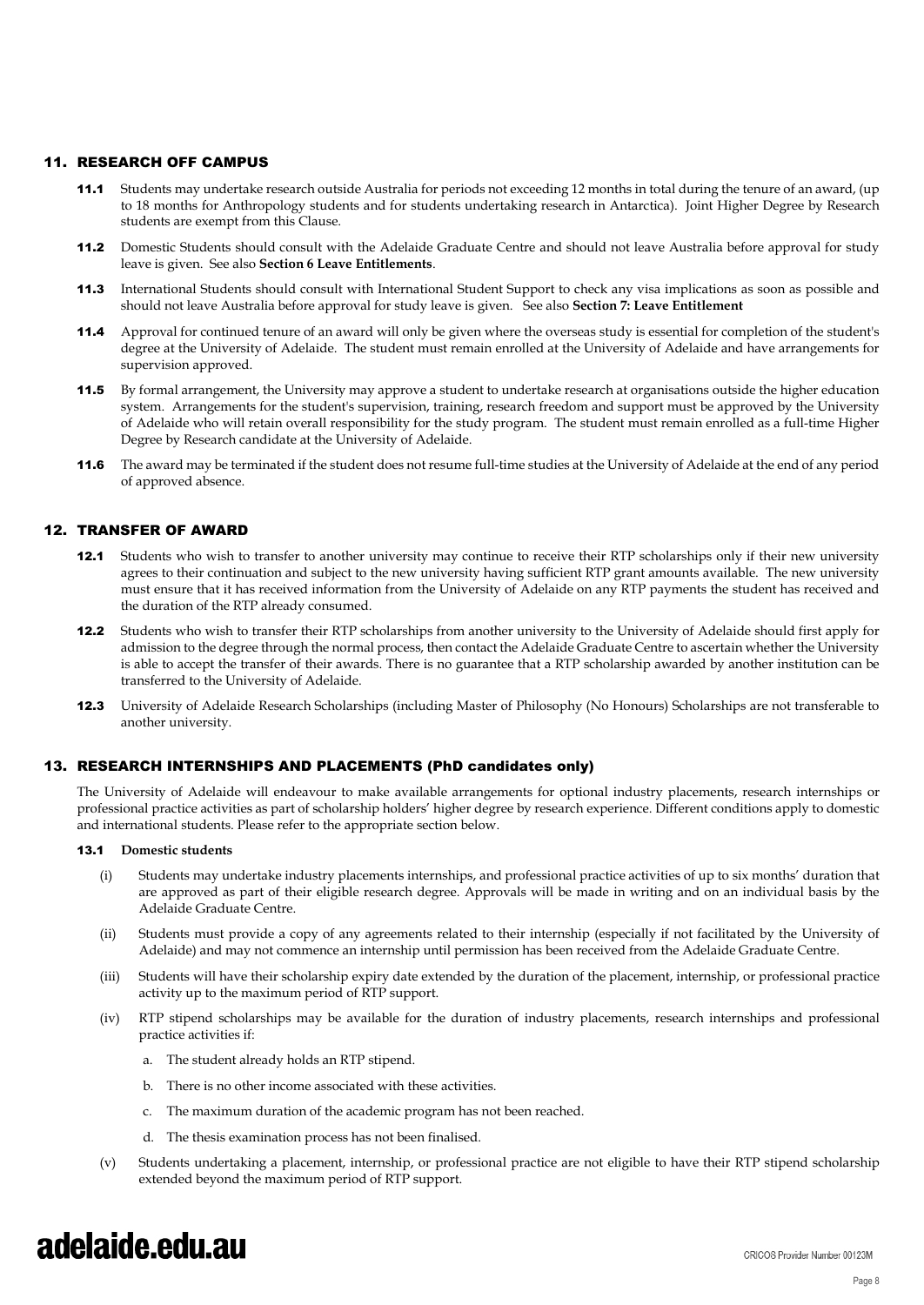#### 13.2 **International students**

- (i) Students may undertake industry placements internships, and professional practice activities of up to **three** months' duration (Industry Engaged PhD) that are approved as part of their eligible Higher Degree by Research. Approvals will be made in writing and on an individual basis by the Adelaide Graduate Centre.
- (ii) Students must provide a copy of any agreements related to their internship (especially if not facilitated by the University of Adelaide) and must not commence an internship until permission has been received from the Adelaide Graduate Centre.
- (iii) Approval to participate in a placement, internship, or professional practice is contingent on:
	- a. Satisfactory progress in the academic program;
	- b. The ability to complete the placement and academic program within the standard program duration; and
	- c. The establishment of a placement agreement with defined learning objectives which are agreeable to all parties.
- (iv) Students will continue to receive their scholarship stipend during the placement, internship, or professional practice;
- (v) Students will **not** have their scholarship extended by the duration of the placement, internship, or professional practice activity
- (vi) If a student receives additional funding support to undertake a placement, internship or professional practice, the payment must not exceed 75% of the value of the major scholarship. Such payment will be made in one lump sum upon confirmation that the placement has been completed satisfactorily
- (vii) For specific information regarding scholarship holders intending to undertake an APR Internship opportunity (3-5 months), please contact the Adelaide Graduate Centre:

#### 14. TERMINATION

Termination of the scholarship will take place in the following circumstances:

- (i) Submission of the thesis.
- (ii) Scholarship expires or is no longer available.
- (iii) Student no longer meets the eligibility criteria to hold the award.
- (iv) The student has not fulfilled the obligations of the award.
- (v) Where a student has not completed compulsory milestones by the due date or has not made satisfactory progress.
- (vi) A student withdraws from study, ceases to be enrolled or does not apply for approved leave or suspension of award.
- (vii) A student has provided false or misleading information.
- (viii) A student is guilty of serious misconduct in terms of the University Policy Rules for Student Conduct in the University.

A student receiving benefits to which they are not entitled will be required to repay the University on receipt of an invoice.

International students only: if the Fee Offset / Tuition Fee Waiver expires or is terminated before submitting the thesis for examination (and candidature is extended beyond the standard program duration) then a student will revert to a full fee-paying student for the remainder of candidature and all associated expenses will be the student's responsibility.

#### 15. STUDENT OBLIGATIONS

Students are subject to the University's rules and requirements as outlined in the 'Academic Program Rules' for the degree of enrolment: <http://calendar.adelaide.edu.au/agc> and the 'Research Student Handbook' which can be found at:

https://www.adelaide.edu.au/graduatecentre/current-students/handbook.

International students are also subject to the requirements of the Education Services for Overseas Students Act 2000 (ESOS Act), the National Code of Practice for Providers of Education and Training to Overseas Students (The National Code 2018) and to the University's policies and procedures, which can be found online a[t http://www.adelaide.edu.au/policies.](http://www.adelaide.edu.au/policies)

- 15.1 Students must abide by the NHMRC codes on human and animal experimentation, guidelines established by the Australian Government's Recombinant DHA Monitoring Committee and rulings of the safety and ethics committees of the University of Adelaide.
- 15.2 Students are required to comply with the Regulations of the University of Adelaide.
- **15.3** Students must provide progress reports as required by the University including an Annual Review of Progress.
- **15.4** The award may be terminated or the student placed on probation if the University does not consider that progress is satisfactory and the situation cannot be favourably resolved after consultation with the student and the department concerned. See also **Section 14 Termination.**